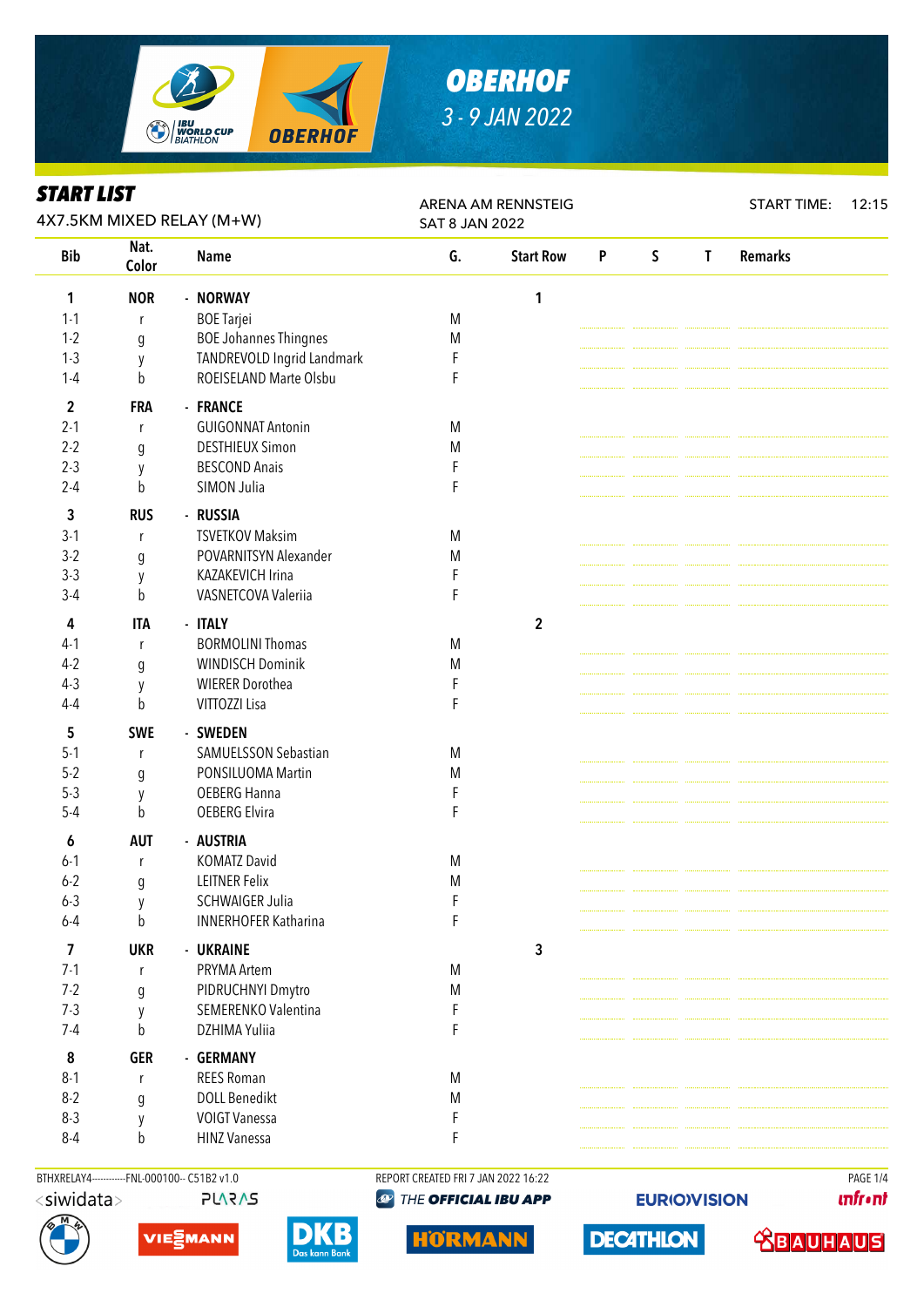

# *OBERHOF 3 - 9 JAN 2022*

#### *START LIST*

| ƏIAKI LIƏI<br>4X7.5KM MIXED RELAY (M+W) |                  |                          | ARENA AM RENNSTEIG<br><b>SAT 8 JAN 2022</b> |                  |   |              |              | <b>START TIME:</b><br>12:15 |  |  |
|-----------------------------------------|------------------|--------------------------|---------------------------------------------|------------------|---|--------------|--------------|-----------------------------|--|--|
| <b>Bib</b>                              | Nat.<br>Color    | <b>Name</b>              | G.                                          | <b>Start Row</b> | P | $\mathsf{S}$ | $\mathsf{T}$ | <b>Remarks</b>              |  |  |
| 9                                       | <b>BLR</b>       | - BELARUS                |                                             |                  |   |              |              |                             |  |  |
| $9 - 1$                                 | r                | LABASTAU Mikita          | M                                           |                  |   |              |              |                             |  |  |
| $9 - 2$                                 | g                | <b>SMOLSKI Anton</b>     | M                                           |                  |   |              |              |                             |  |  |
| $9 - 3$                                 | y                | ALIMBEKAVA Dzinara       | F                                           |                  |   |              |              |                             |  |  |
| $9 - 4$                                 | b                | SOLA Hanna               | F                                           |                  |   |              |              |                             |  |  |
| 10                                      | SUI              | - SWITZERLAND            |                                             | 4                |   |              |              |                             |  |  |
| $10-1$                                  | r                | <b>STALDER Sebastian</b> | M                                           |                  |   |              |              |                             |  |  |
| $10-2$                                  | g                | <b>WIESTNER Serafin</b>  | M                                           |                  |   |              |              |                             |  |  |
| $10-3$                                  | у                | <b>GASPARIN Elisa</b>    | $\mathsf F$                                 |                  |   |              |              |                             |  |  |
| $10 - 4$                                | b                | <b>GASPARIN Aita</b>     | F                                           |                  |   |              |              |                             |  |  |
| 11                                      | <b>CAN</b>       | - CANADA                 |                                             |                  |   |              |              |                             |  |  |
| $11 - 1$                                | $\mathsf{r}$     | <b>BURNOTTE Jules</b>    | M                                           |                  |   |              |              |                             |  |  |
| $11-2$                                  | g                | <b>KIERS Trevor</b>      | ${\sf M}$                                   |                  |   |              |              |                             |  |  |
| $11-3$                                  | y                | <b>BEAUDRY Sarah</b>     | F                                           |                  |   |              |              |                             |  |  |
| $11 - 4$                                | b                | PEIFFER Benita           | F                                           |                  |   |              |              |                             |  |  |
| 12                                      | <b>CZE</b>       | - CZECH REPUBLIC         |                                             |                  |   |              |              |                             |  |  |
| $12 - 1$                                | $\mathsf{r}$     | STVRTECKY Jakub          | M                                           |                  |   |              |              |                             |  |  |
| $12 - 2$                                | $\mathfrak g$    | <b>KRCMAR Michal</b>     | ${\sf M}$                                   |                  |   |              |              |                             |  |  |
| $12-3$                                  | y                | DAVIDOVA Marketa         | F                                           |                  |   |              |              |                             |  |  |
| $12 - 4$                                | b                | JISLOVA Jessica          | F                                           |                  |   |              |              |                             |  |  |
| 13                                      | <b>FIN</b>       | - FINLAND                |                                             | 5                |   |              |              |                             |  |  |
| $13-1$                                  | r                | <b>SEPPALA Tero</b>      | M                                           |                  |   |              |              |                             |  |  |
| $13-2$                                  | g                | HIIDENSALO Olli          | M                                           |                  |   |              |              |                             |  |  |
| $13-3$                                  | y                | <b>MINKKINEN Suvi</b>    | F                                           |                  |   |              |              |                             |  |  |
| $13 - 4$                                | b                | <b>EDER Mari</b>         | F                                           |                  |   |              |              |                             |  |  |
| 14                                      | <b>JPN</b>       | - JAPAN                  |                                             |                  |   |              |              |                             |  |  |
| $14-1$                                  | $\mathsf r$      | KOBONOKI Tsukasa         | ${\sf M}$                                   |                  |   |              |              |                             |  |  |
| $14-2$                                  | g                | OZAKI Kosuke             | ${\sf M}$                                   |                  |   |              |              |                             |  |  |
| $14-3$                                  | y                | TACHIZAKI Fuyuko         | F                                           |                  |   |              |              |                             |  |  |
| $14 - 4$                                | $\mathsf b$      | <b>MAEDA Sari</b>        | F                                           |                  |   |              |              |                             |  |  |
| 15                                      | <b>SVK</b>       | - SLOVAKIA               |                                             |                  |   |              |              |                             |  |  |
| $15-1$                                  | r                | <b>BALOGA Matej</b>      | M                                           |                  |   |              |              |                             |  |  |
| $15-2$                                  | $\boldsymbol{g}$ | <b>BARTKO Simon</b>      | M                                           |                  |   |              |              |                             |  |  |
| $15-3$                                  | y                | FIALKOVA Paulina         | F                                           |                  |   |              |              |                             |  |  |
| $15 - 4$                                | b                | REMENOVA Maria           | F                                           |                  |   |              |              |                             |  |  |
| 16                                      | <b>POL</b>       | - POLAND                 |                                             | 6                |   |              |              |                             |  |  |
| $16-1$                                  | $\mathsf{r}$     | <b>GUNKA Jan</b>         | M                                           |                  |   |              |              |                             |  |  |
| $16 - 2$                                | g                | <b>GUZIK Grzegorz</b>    | ${\sf M}$                                   |                  |   |              |              |                             |  |  |
| $16 - 3$                                | у                | HOJNISZ-STAREGA Monika   | F                                           |                  |   |              |              |                             |  |  |
| $16 - 4$                                | b                | ZUK Kamila               | F                                           |                  |   |              |              |                             |  |  |

BTHXRELAY4-----------FNL-000100-- C51B2 v1.0 REPORT CREATED FRI 7 JAN 2022 16:22 REPORT CREATED FRI 7 JAN 2022 16:22 <siwidata> **PLARAS** 







**@ THE OFFICIAL IBU APP** 



**EURIO)VISION** 

**unfront** 

**TROVIDAD**S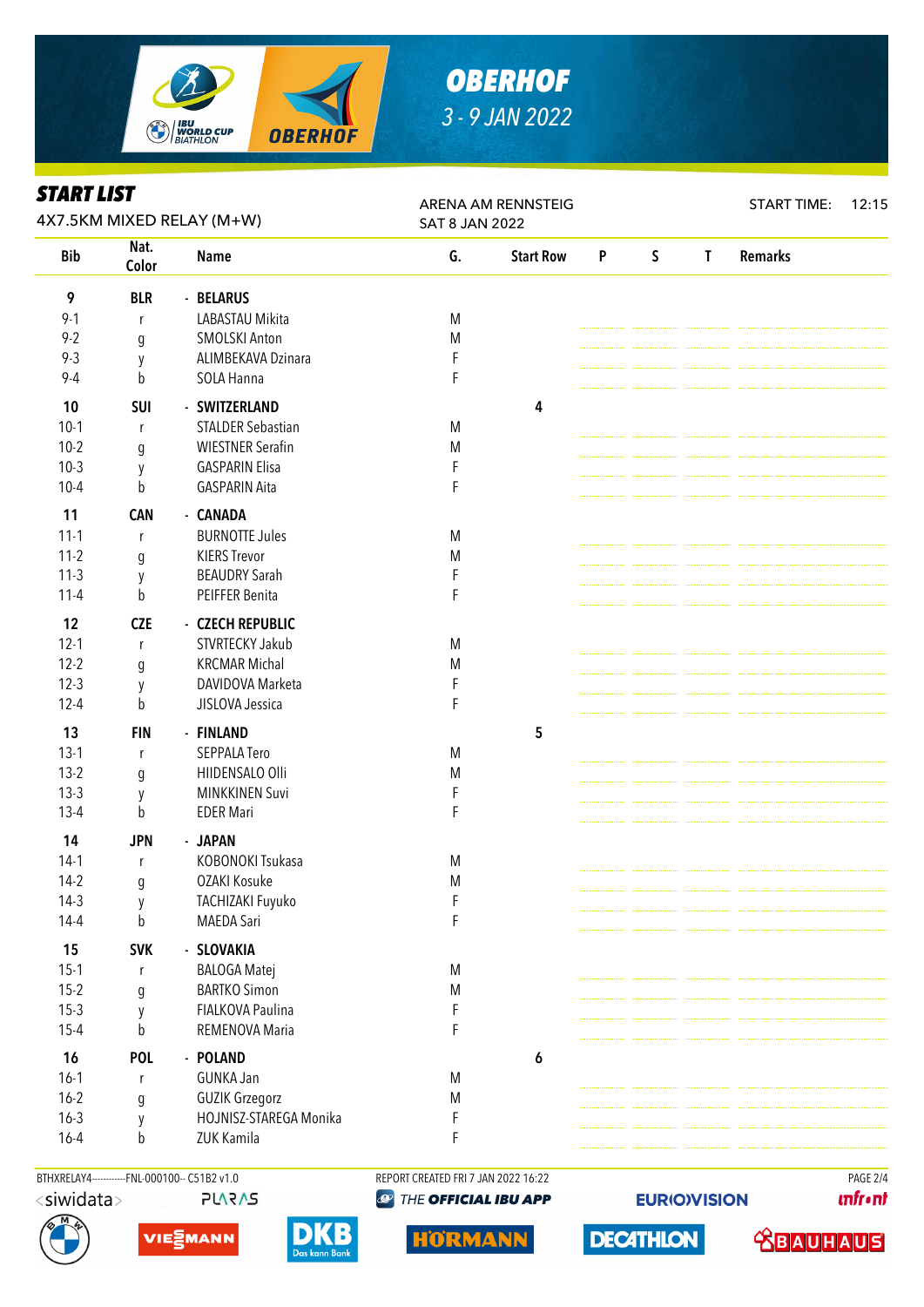

# *OBERHOF 3 - 9 JAN 2022*

#### *START LIST*

| ƏIAKI LIƏI<br>4X7.5KM MIXED RELAY (M+W) |                 |                                | ARENA AM RENNSTEIG<br><b>SAT 8 JAN 2022</b> |                  |   |             |              | <b>START TIME:</b> | 12:15 |
|-----------------------------------------|-----------------|--------------------------------|---------------------------------------------|------------------|---|-------------|--------------|--------------------|-------|
| <b>Bib</b>                              | Nat.<br>Color   | <b>Name</b>                    | G.                                          | <b>Start Row</b> | P | $\mathsf S$ | $\mathsf{T}$ | <b>Remarks</b>     |       |
| 17                                      | SL <sub>O</sub> | - SLOVENIA                     |                                             |                  |   |             |              |                    |       |
| $17-1$                                  | r               | <b>TRSAN Rok</b>               | M                                           |                  |   |             |              |                    |       |
| $17-2$                                  | g               | <b>BAUER Klemen</b>            | M                                           |                  |   |             |              |                    |       |
| $17-3$                                  | y               | <b>KLEMENCIC Polona</b>        | F                                           |                  |   |             |              |                    |       |
| $17 - 4$                                | b               | ZORC Kaja                      | F                                           |                  |   |             |              |                    |       |
| 18                                      | <b>EST</b>      | - ESTONIA                      |                                             |                  |   |             |              |                    |       |
| $18-1$                                  | $\mathsf{r}$    | ZAHKNA Rene                    | M                                           |                  |   |             |              |                    |       |
| $18-2$                                  | g               | <b>SIIMER Kristo</b>           | M                                           |                  |   |             |              |                    |       |
| $18-3$                                  | y               | OJA Regina                     | F                                           |                  |   |             |              |                    |       |
| $18-4$                                  | b               | <b>TOMINGAS Tuuli</b>          | F                                           |                  |   |             |              |                    |       |
| 19                                      | <b>KAZ</b>      | - KAZAKHSTAN                   |                                             | $\overline{7}$   |   |             |              |                    |       |
| $19-1$                                  | $\mathsf{r}$    | <b>MUKHIN Alexandr</b>         | M                                           |                  |   |             |              |                    |       |
| $19-2$                                  | g               | <b>DYUSSENOV Asset</b>         | ${\sf M}$                                   |                  |   |             |              |                    |       |
| $19-3$                                  | y               | KLIMINA Darya                  | F                                           |                  |   |             |              |                    |       |
| 19-4                                    | b               | VISHNEVSKAYA-SHEPORENKO Galina | F                                           |                  |   |             |              |                    |       |
| 20                                      | <b>BUL</b>      | - BULGARIA                     |                                             |                  |   |             |              |                    |       |
| $20-1$                                  | r               | <b>ILIEV Vladimir</b>          | M                                           |                  |   |             |              |                    |       |
| $20 - 2$                                | g               | <b>GERDZHIKOV Dimitar</b>      | M                                           |                  |   |             |              |                    |       |
| $20-3$                                  | y               | KADEVA Daniela                 |                                             |                  |   |             |              |                    |       |
| $20 - 4$                                | b               | ZDRAVKOVA Maria                | F                                           |                  |   |             |              |                    |       |
| 21                                      | <b>ROU</b>      | - ROMANIA                      |                                             |                  |   |             |              |                    |       |
| $21-1$                                  | $\mathsf{r}$    | <b>BUTA Florin-Catalin</b>     | ${\sf M}$                                   |                  |   |             |              |                    |       |
| $21-2$                                  | g               | GEGO Hunor                     | M                                           |                  |   |             |              |                    |       |
| $21-3$                                  | y               | MEZDREA Andreea                | F                                           |                  |   |             |              |                    |       |
| $21 - 4$                                | b               | CHIRKOVA Elena                 | F                                           |                  |   |             |              |                    |       |
| 22                                      | <b>MDA</b>      | - MOLDOVA                      |                                             | 8                |   |             |              |                    |       |
| $22 - 1$                                | $\mathsf{r}$    | <b>MAKAROV Maksim</b>          | M                                           |                  |   |             |              |                    |       |
| $22 - 2$                                | g               | <b>USOV Mihail</b>             | ${\sf M}$                                   |                  |   |             |              |                    |       |
| $22-3$                                  | y               | <b>STREMOUS Alina</b>          | F                                           |                  |   |             |              |                    |       |
| $22 - 4$                                | $\mathsf b$     | <b>GHILENKO Alla</b>           | F                                           |                  |   |             |              |                    |       |
| 23                                      | <b>KOR</b>      | - KOREA                        |                                             |                  |   |             |              |                    |       |
| $23-1$                                  | r               | LAPSHIN Timofei                | M                                           |                  |   |             |              |                    |       |
| $23-2$                                  | g               | KIM Yonggyu                    | M                                           |                  |   |             |              |                    |       |
| $23-3$                                  | y               | AVVAKUMOVA Ekaterina           | F                                           |                  |   |             |              |                    |       |
| $23-4$                                  | b               | <b>MUN Jihee</b>               | F                                           |                  |   |             |              |                    |       |
| 24                                      | <b>CHN</b>      | - CHINA                        |                                             |                  |   |             |              |                    |       |
| $24-1$                                  | $\mathsf{r}$    | <b>CHENG Fangming</b>          | M                                           |                  |   |             |              |                    |       |
| $24-2$                                  | g               | ZHANG Chunyu                   | M                                           |                  |   |             |              |                    |       |
| $24-3$                                  | у               | <b>TANG Jialin</b>             | F                                           |                  |   |             |              |                    |       |
| $24 - 4$                                | b               | CHU Yuanmeng                   | F                                           |                  |   |             |              |                    |       |
|                                         |                 |                                |                                             |                  |   |             |              |                    |       |

BTHXRELAY4-----------FNL-000100-- C51B2 v1.0 REPORT CREATED FRI 7 JAN 2022 16:22 REPORT CREATED FRI 7 JAN 2022 16:22 **PLARAS** 





D





**EURIO)VISION** 

**DECATHLON** 

**unfront**